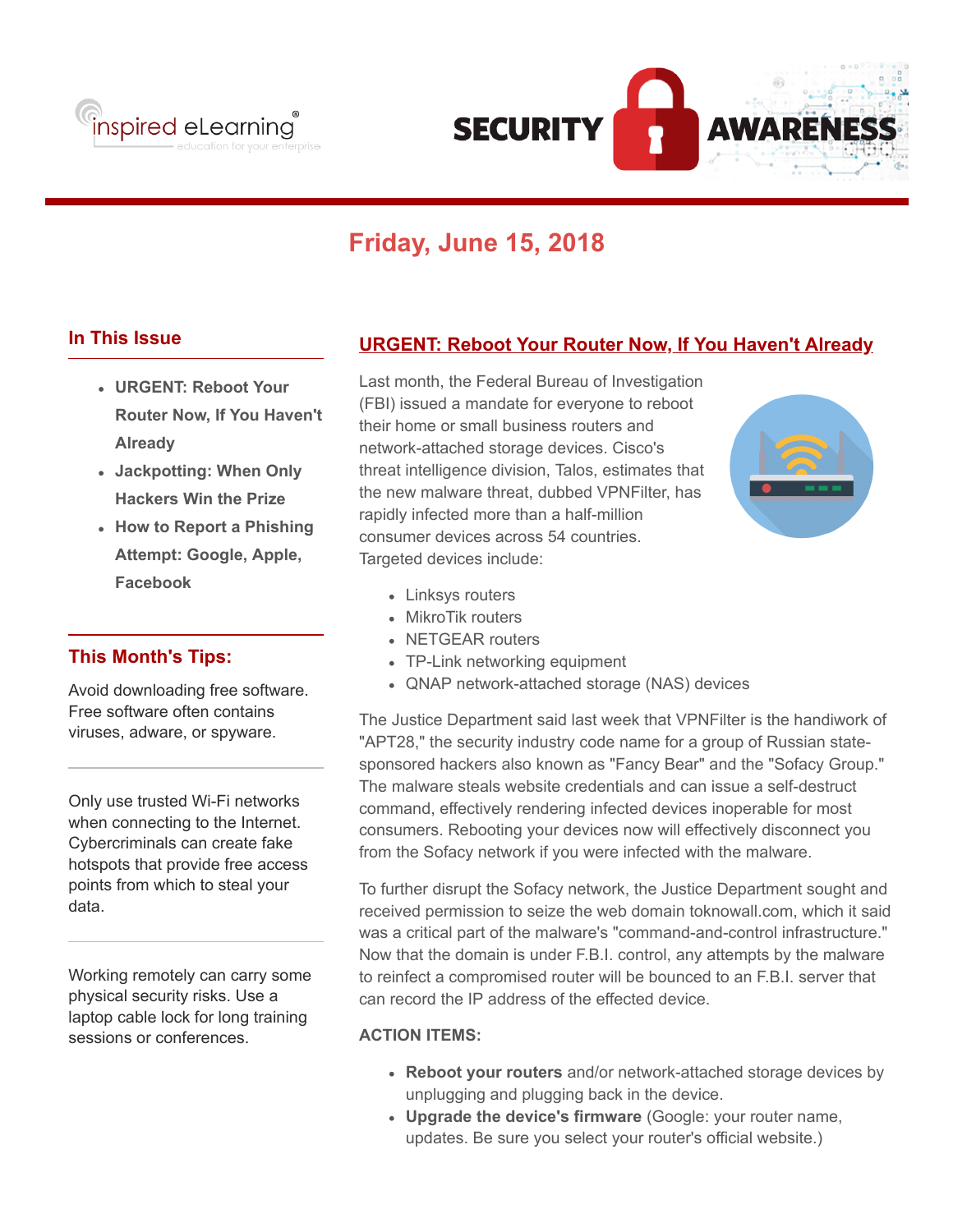- **Select a new secure password** (Google: your router name, login. Follow the instructions to log into your router. If you have not logged in before, then you may be still using default credentials admin/password. Be sure to change the username and password under the settings tab.)
- **Turn off all remote-management settings** (Once you are logged in, look for remote management settings under the Advanced Settings tab.)

# **Jackpotting: When Only Hackers Win the Prize**

Jackpotting is an attack that allows an attacker to make ATMs spit out all of its cash. To do this kind of attack, criminals must have physical access to the ATM where they can use malware, physical hacking tools, or a combination of the two to make cash pour out of the ATM like the hacker won a jackpot (it's been recorded that 40 bills can shoot out of a machine in 23 seconds).



Up until this year, these attacks made their way through Asia, Europe, and Central America and had not yet been seen in the United States. Some of the reasons why it took as long as it did for jackpotting to reach the states are the level of security surrounding US ATMs and the extensive law enforcement capabilities.

To reduce the risk of these kinds of attacks, banks have been advised to use end-to-end encryption, strong physical ATM locks, and two-factor authentication to access ATM access controls.

While these kinds of attacks do not directly impact individual bank customer's funds or personal information, someone could run the risk of finding an ATM without funds.

Should you spot someone loitering around an ATM, or watch piles of cash fall into someone's hands, make sure to report it to your bank.

## **How to Report a Phishing Attempt: Google, Apple, Facebook**

Say you're scrolling through your inbox and receive an email from a major company, say Google, Facebook, or Apple, how do you go about letting them know someone might be sending phishing emails under their name? We've compiled a list of instructions for how to report phishing emails to various large and popular companies.



#### **What is Phishing?**

Phishing is a technique used by cybercriminals to acquire your personal information (such as credit card numbers or login credentials) by sending an email that is designed to look just like it came from a legitimate source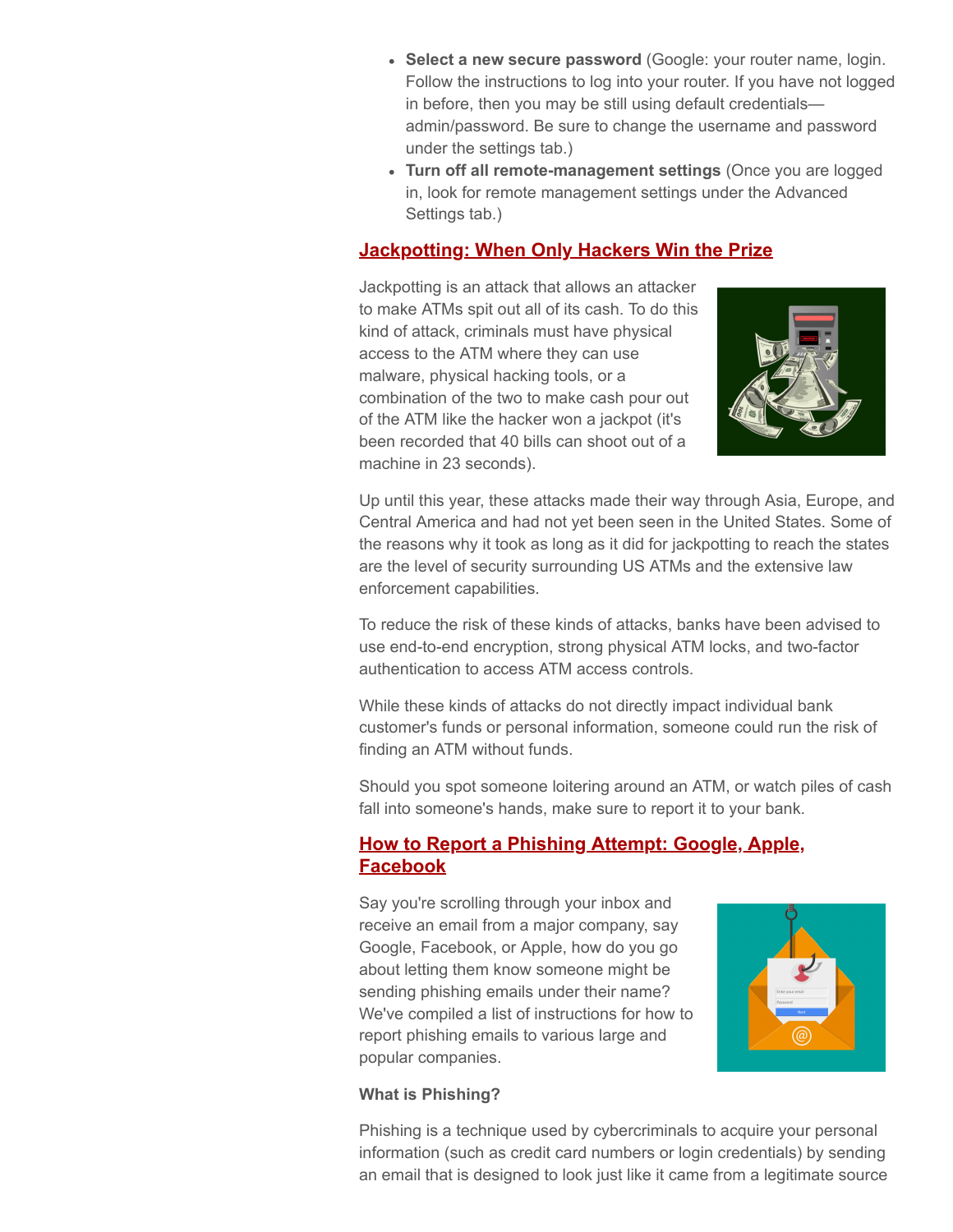but is intended to trick you into clicking on a malicious link or downloading an attachment potentially laced with malware.

#### **Report Phishing to Gmail:**

While Gmail notes when you move an email to your Spam folder, they have also provided instructions on how to report these emails within Gmail itself:

- 1. On a computer, go to your Gmail account.
- 2. Open the message.
- 3. Next to Reply, click More. **Note**: If you're using classic Gmail, click the Down arrow.
- 4. Click **Report phishing**.

For further information on phishing attacks and emails, visit Google's support page here: https://support.google.com/mail/answer/8253?hl=en.

#### **Report Phishing to Apple:**

Apple recommends doing the following if you want to report a suspicious email:

- If you receive what you believe to be a phishing email that's designed to look like it's from Apple, please send it to reportphishing@apple.com.
- To report spam or other suspicious emails that you receive in your iCloud.com, me.com, or mac.com Inbox, please send them to abuse@icloud.com.
- To report spam or other suspicious messages that you receive through iMessage, tap Report Junk under the message.

For more information on Apple phishing emails, fake virus alerts, and other scams, visit Apple's office page: https://support.apple.com/enus/HT204759.

#### **Report Phishing to Facebook:**

Facebook is aware of the multiple avenues scammers may take to steal your information or infect your devices. As such, they provide the following instructions and suggestions to protect yourself from falling victim:

Remember, Facebook will never ask you for your password in an email or send you a password as an attachment.

Scammers sometimes create fake emails that look like they're from Facebook. These emails often look like:

- Notifications about friend requests, messages, events, photos, and videos
- False claims that you went against Facebook's Community **Standards**
- Warnings that something will happen to your account if you don't update it or take a certain action
- Claims or offers that sound too good to be true (such as winning a Facebook Lottery)